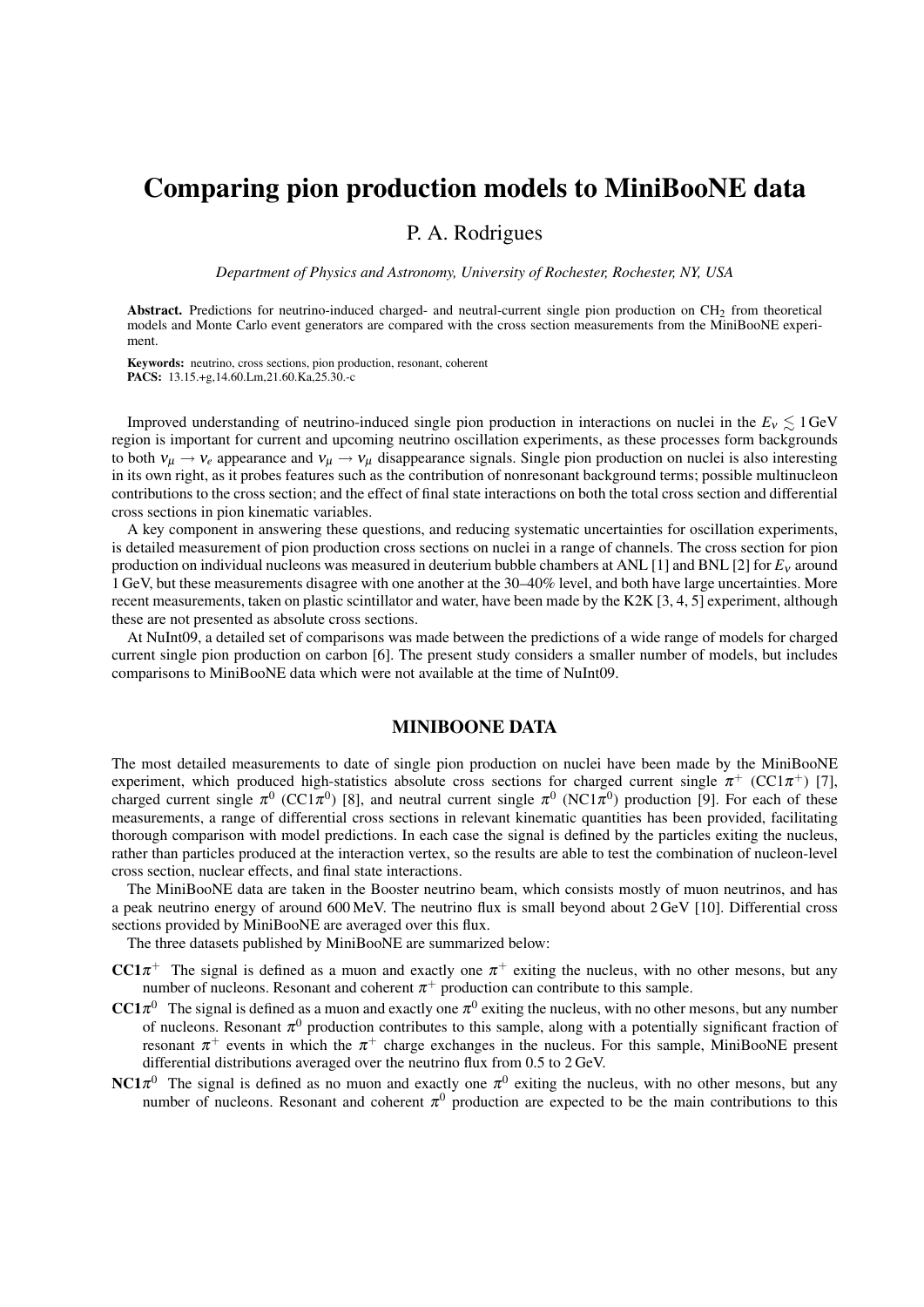sample. Measurements have also been made in the  $\bar{v}_{\mu}$  flux, but are not considered here.

#### MODELS USED

The models compared in this work can be broadly divided into two categories, namely theoretical models, and full Monte Carlo (MC) generators. While the theoretical models produce total or differential cross sections for a given process as output, generators produce samples of events suitable for use as input to a full experimental simulation. Predictions for each of the models were kindly provided by the relevant groups.

The theoretical models considered are:

- Athar *et al.* This model uses a ∆-dominance assumption with a local density approximation for the nuclear effects. In-medium modifications to the ∆ properties are included, along with an MC cascade model of final state effects [11, 12].
- GiBUU The GiBUU code provides a unified treatment of nuclear transport processes for interactions of nucleons, nuclei, pions, electrons and neutrinos with nuclei. The code provides a careful treatment of particle transport through the nucleus via the BUU equation. The neutrino-nucleon cross sections for single pion production account for 13 resonances with vector couplings taken from the MAID model for pion photo- and electroproduction, and axial couplings from PCAC. Nonresonant background terms are also included [13].
- Nieves *et al.* The model of Nieves *et al.* describes both quasielastic and single pion production processes in the region around 1 GeV. The single pion production description is based on the SU(2) nonlinear  $\sigma$  model, with nonresonant background terms included, and only the  $\Delta$  resonance considered. The parameters  $C_5^A(0)$  and  $M_A^{\Delta}$  are tuned to ANL and BNL data, while the nuclear effects are taken from photon, electron and pion interactions with nuclei [14].

The Monte Carlo generators considered are:

- **GENIE 2.6.2** The Rein-Sehgal model is used for values of the hadronic invariant mass  $W < 1.7$  GeV, with 16 resonances included. Nuclear effects are treated using the relativistic Fermi Gas model [15].
- NEUT 5.1.4.2 NEUT also uses the Rein-Sehgal model, for *W* < 2GeV, along with the relativistic Fermi Gas model. The full set of 18 resonances included used in the Rein-Sehgal paper is included [16].
- NuWro NuWro explicitly considers only the ∆ resonance, with heavier resonances treated using quark-hadron duality from the DIS cross section. The spectral function is employed for nuclear effects [17].

All three MC generators use their own cascade model for final state effects.

At the time of writing, not all of the models had produced predictions for all of the distributions. Each figure shows all the distributions that were available.

#### COMPARISONS

Figure 1 shows the total cross sections as a function of energy for CC1 $\pi^+$  and CC1 $\pi^0$ . The predictions generally fall below the data in the case of CC1 $\pi^+$ , with GENIE coming closest. In CC1 $\pi^0$ , the agreement with data is, on the whole, better, although there is still some tendency for predictions to fall below the data points.

Figure 2 shows the ratio of total cross section prediction to data as a function of energy, for the two CC samples. A few features stand out. Firstly, although the predictions differ significantly in the overall normalization of the cross section, the shapes of the prediction/data ratios, particularly in  $CC1\pi^+$ , are quite similar, being higher at low energies than at higher energies. Secondly, although the CC1 $\pi^0$  ratios also show similarities between the predictions, the shapes are quite different from the  $CC1\pi^+$  shapes. This suggests that the discrepancies between the predictions and the MiniBooNE data cannot be solely due to a mismodelling of the flux shape, which would lead to similar shapes in the two cases.

The ability to draw conclusions such as these is one of the advantages of taking the three MiniBooNE pion production data sets together. Less optimistically, the difficulty of obtaining simultaneous agreement with the two CC samples highlights a potential problem for other experiments (especially neutrino oscillation experiments) in using the MiniBooNE data to constrain cross section predictions. An example of this is the T2K oscillation analysis, which introduced *ad hoc* tuning parameters with large uncertainties to reflect the difficulty of obtaining simultaneous agreement with the three MiniBooNE data sets [18].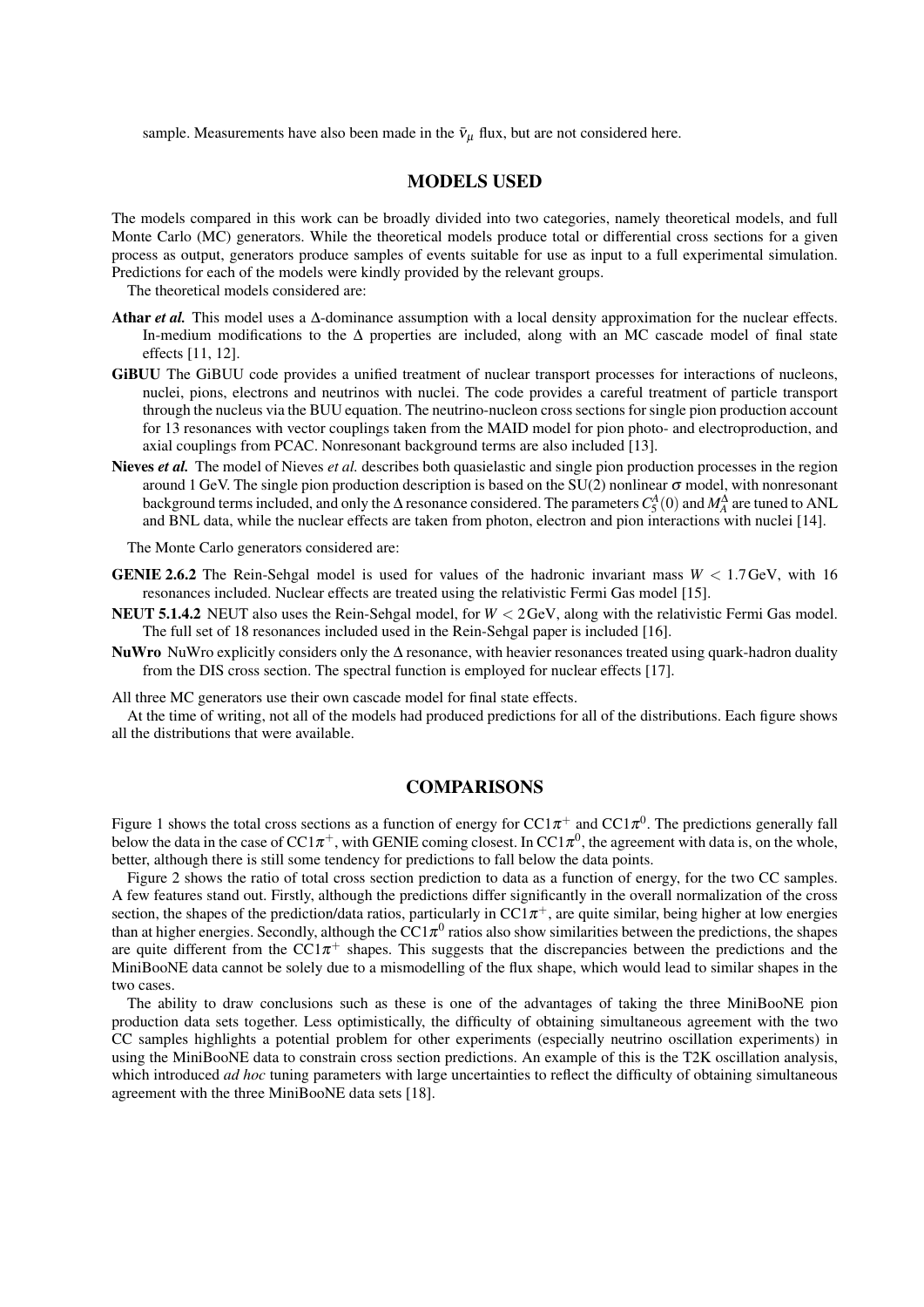

**FIGURE 1.** CC1 $\pi$ <sup>+</sup> (left) and CC1 $\pi$ <sup>0</sup> (right) total cross sections as a function of neutrino energy for each of the models and for the MiniBooNE data. The top row shows the theoretical model predictions, while the bottom row shows the MC generator predictions. (The data is the same top and bottom.)



FIGURE 2. Ratios of prediction to MiniBooNE data in the total cross section as a function of energy for CC1 $\pi^+$  (left) and  $CC1\pi^0$  (right). The grey shaded region shows the size of the data uncertainty.

Predictions and MiniBooNE data for the differential cross section d $\sigma/dQ^2$ , along with ratios, are shown in Figure 3. Again, the predictions differ in overall normalization of the cross section by up to 50%, but show similarities in shape, with the MiniBooNE data having greater strength in the  $Q^2 \approx 0.5$  GeV<sup>2</sup> region. The differential cross section in muon kinetic energy, shown in Figure 4, is strongly correlated with  $Q^2$ , and so shows some differences in the level of agreement, as compared with the  $d\sigma/dQ^2$  differential cross section. This suggests some further disagreement in the muon angle distribution.

Figure 5 shows the differential cross sections in pion momentum (kinetic energy for CC1 $\pi^+$ ). These distributions are expected to be significantly altered by pion reinteractions within the nucleus, and so potentially provide an important test of final state effects.

There are significant differences in both shape and normalization between the predictions, and a corresponding difference in level of agreement with the data. Lalakulich and Mosel [19] have drawn attention to the region of pion kinetic energy around 0.2 GeV (pion momentum  $p_\pi \approx 0.3$  GeV), where final state effects should reduce the differential cross section through  $\Delta$  production. Most of the models show a dip in this region for CC1 $\pi^+$ , which does not appear to be present in the data.

Differential cross sections in pion angle for CC1 $\pi^0$  and NC1 $\pi^0$  are shown in Figure 6 (pion angle distributions in  $CC1\pi^+$  are only provided by MiniBooNE in the form of double-differential cross sections over a limited range in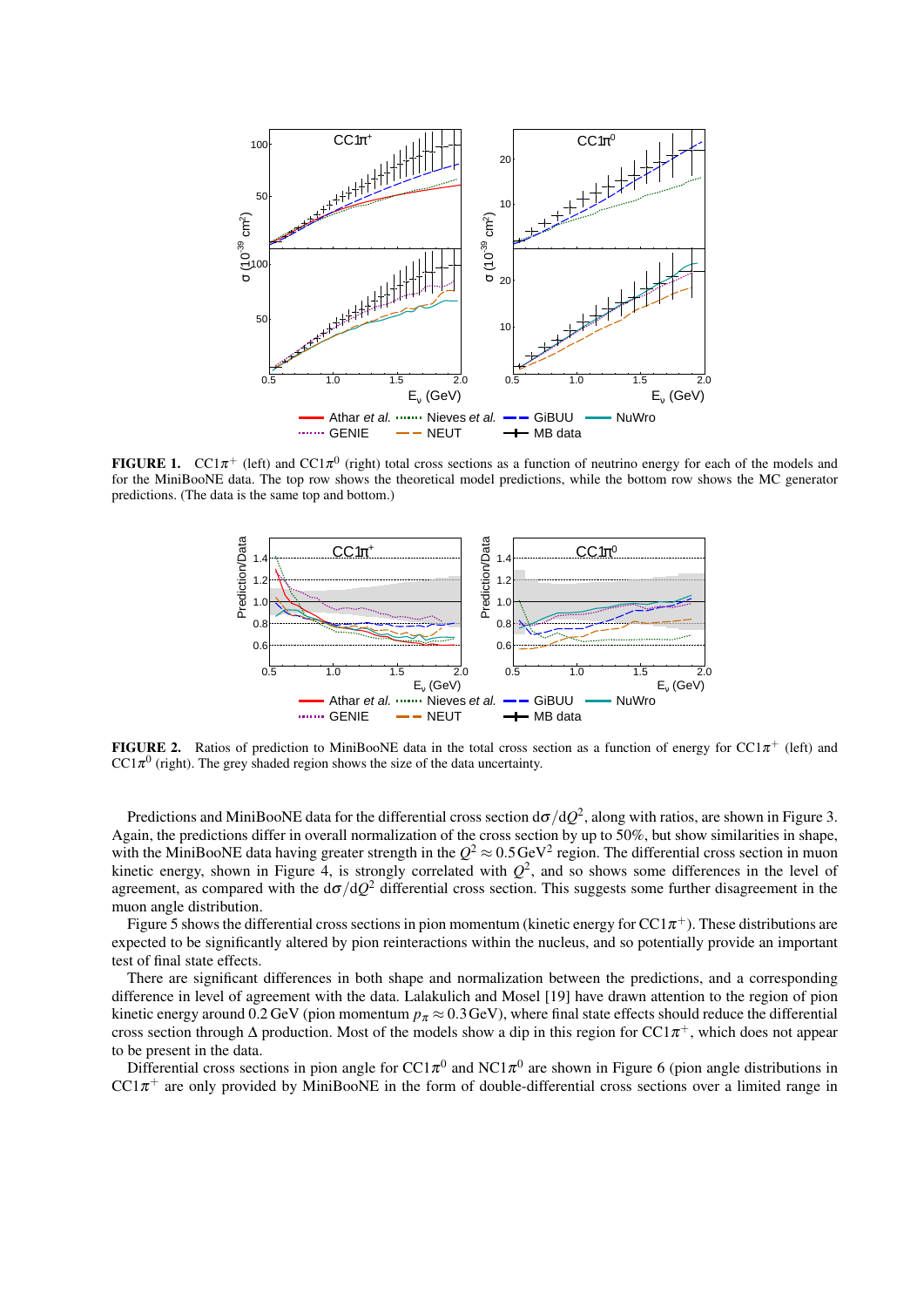

FIGURE 3. Predictions and MiniBooNE data for the flux-averaged differential cross section  $d\sigma/dQ^2$  for CC1 $\pi^+$  (left) and  $CC1\pi^{0}$  (right). Ratios of the predictions to the MiniBooNE data are shown in the lower row.



FIGURE 4. Predictions and MiniBooNE data for the flux-averaged differential cross section in muon kinetic energy  $d\sigma/dT_\mu$  for CC1 $\pi^+$  (left) and CC1 $\pi^0$  (right). Ratios of the predictions to the MiniBooNE data are shown in the lower row.

 $\cos\theta_\pi$  and are not shown here). While the agreement with data in NC1 $\pi^0$  is quite good, especially for the generators, the cross section is more forward-peaked in the  $CC1\pi^0$  data than for all of the predictions.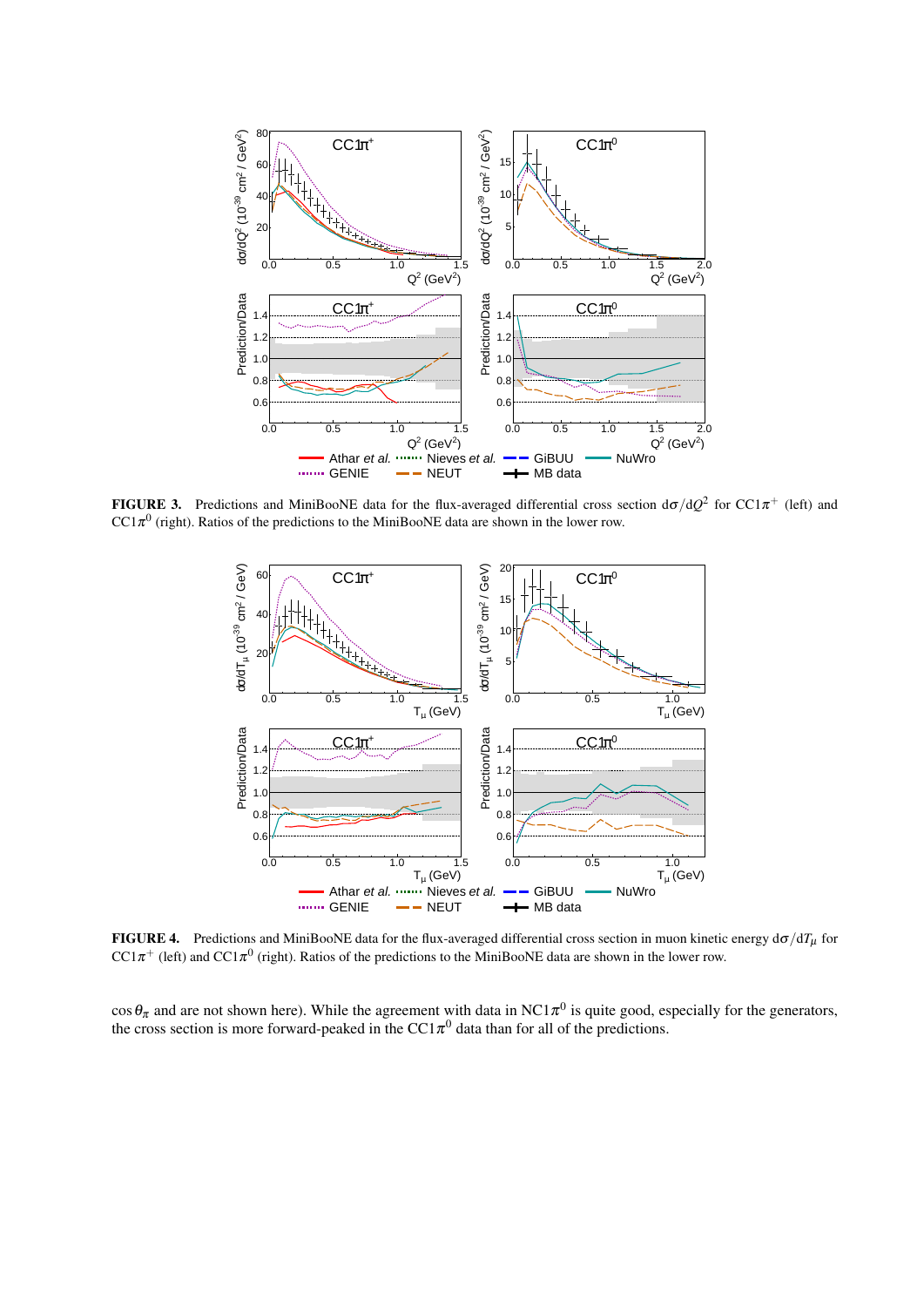

FIGURE 5. Predictions and MiniBooNE data for the differential cross sections in pion kinetic energy for CC1 $\pi^+$  (left), pion momentum for CC1 $\pi^0$  (middle), and pion momentum for NC1 $\pi^0$  (right). The top row shows the theoretical model predictions, while the bottom row shows the MC generator predictions. (The data is the same top and bottom.)



**FIGURE 6.** Predictions and MiniBooNE data for the differential cross section in pion angle  $d\sigma/d\cos\theta_\pi$  for CC1 $\pi^0$  (left) and  $NC1\pi^0$  (right). The top row shows the theoretical model predictions, while the bottom row shows the MC generator predictions. (The data is the same top and bottom.)

## **CONCLUSIONS**

Predictions for neutrino-induced pion production from CH<sub>2</sub> have been compared with the data from MiniBooNE. Most models fall below the data in total CC cross section, and there are also some shape disagreements in the differential cross sections. The largest variation between predictions (and, hence, in the level of agreement with data) is in the pion momentum distributions, which suggests differences in final state effects.

The next step in understanding the differences between the predictions will be to compare predictions for neutrinoinduced pion production on free nucleons, which are free of nuclear and final state effects.